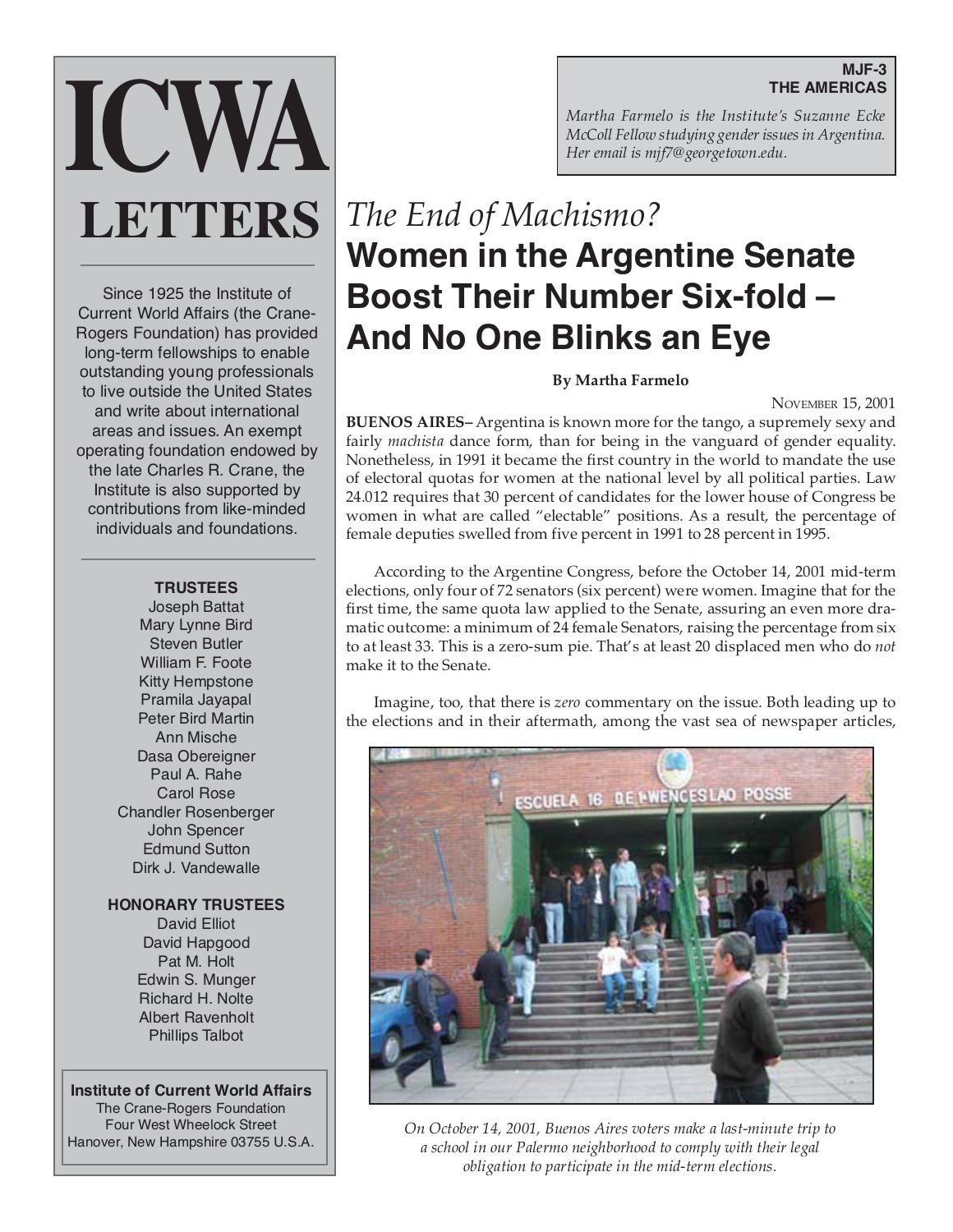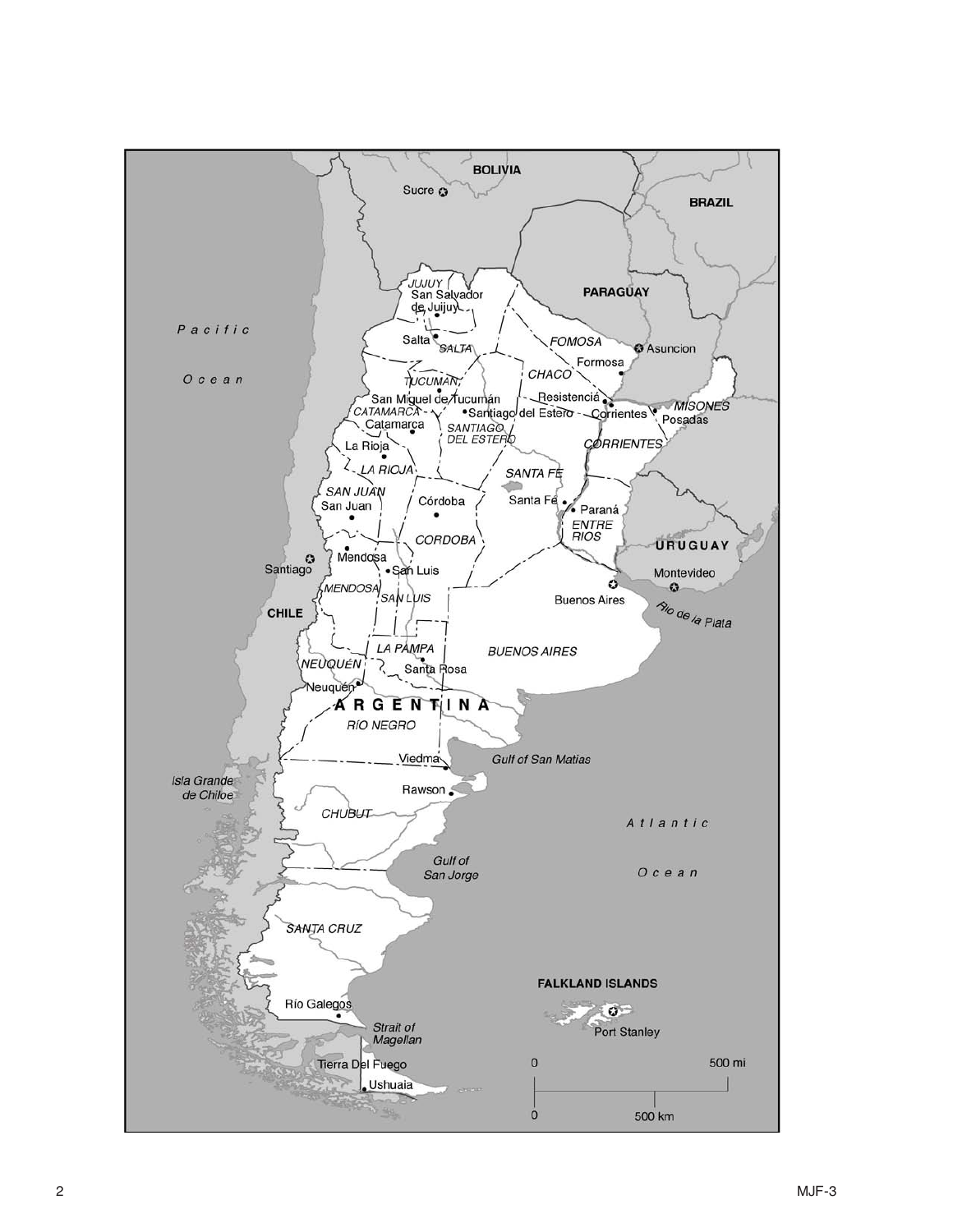radio commentary and generous offerings of political TV shows, there has been barely a mention of the quota law.

What in the world is going on?

The purpose of this newsletter is to explain how this affirmative action measure functions, trace how it passed in the first place and describe its impact on Argentine

politics. In addition, I explore the bizarre mystery of why, at the very moment that it has transformed Argentina's law-making body, the quota law is a virtual non-issue.

#### **From Five to 28 Percent: How the Quota Law Works**

Argentina has 24 electoral districts that correspond to its 23 provinces and the city of Buenos Aires, a federal district like Washington, DC. Each has its own constitution and electoral laws.

The October 14<sup>th</sup> election was historic, in part because for the first time Argentines chose their senators by direct vote. Previously, senators were elected by a simple majority vote in the provincial legislatures. Until this election, the 1991 quota law did not apply to the Senate. The law has applied to the House, *la Cámara de Diputados*, however, since 1993.

Argentina elects its congressional representatives using a closed-list system. When the parties' haggling is through (a thoroughly male-dominated process), the list is "closed," and the parties present a final list of candidates for each electoral district. On voting day, citizens choose a single party list. The votes for each list are tallied and seats are distributed according to the percentage of votes for each list. Thus, if a party wins four seats, the top four people on its list are elected.

Voters step into what is known as "the dark room" — which is usually a perfectly well-lit classroom filled with tables covered with piles of party lists. They are supposed to pick one ballot for the House, one for the Senate and others for municipal authorities—literally, a white slip of paper with the party name and logo at the top and a list of candidates' namesand insert them into a single envelope. The voter then seals the envelope and inserts it into the ballot box sitting on a table, monitored by an *autoridad de mesa*, a local citizen called to public office for a day. Of course, a voter can choose one party's list for the House of Deputies and a different party's list for the Senate.

Not only does the 1991 federal quota law require that

Curietti

**CHACO** 

**Antar** 

Las nuevas caras del Senado

**BUENOS AIRES** 

**CORRIENTES** 

**FORMOSA (\*)** 

**B** Partido

Frente para la

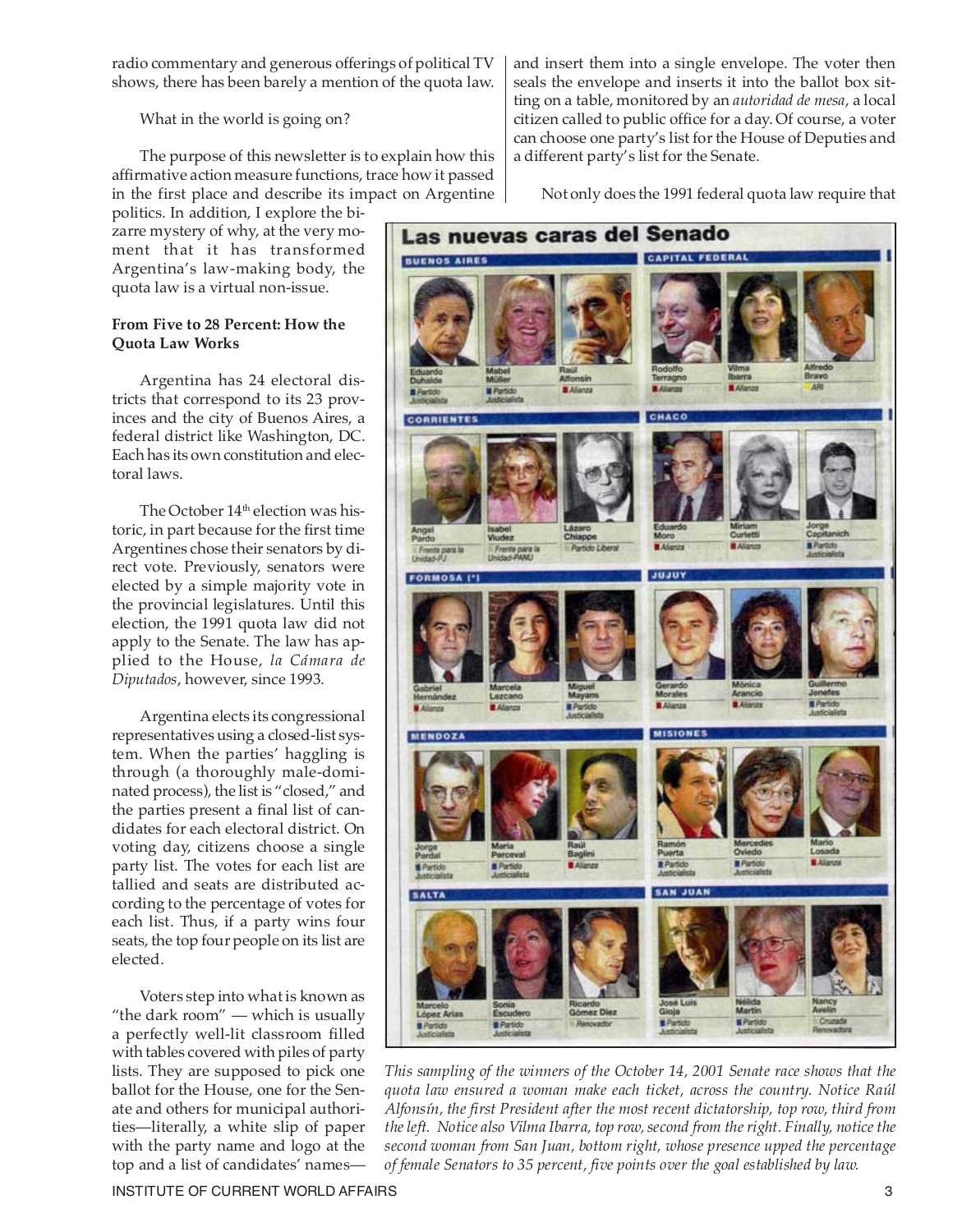a minimum of 30 percent of all candidates for national parliamentary elections be women, but also that these women be placed high enough on the lists to be electable. Party lists that fail to comply with the law are rejected by the equivalent of the Elections Board.

The term "electable" is open to controversy, which was resolved by a regulation emitted by the Executive Branch in March, 1993. For each list of candidates for the House, at least every third candidate must be a woman. The lists of senatorial candidates are a bit more complex. Each district has three Senate seats. Each party puts forward two candidates for the Senate. The party that gets the most votes wins seats for both of its candidates. The party that comes in second gets one seat for its first candidate. Because the law establishes 30 percent as a minimum—zero percent is not an option—at least 50 percent of each pair of Senate candidates must be a woman.

As a result, *Alianza* coalition candidate Vilma Ibarra ran a curious (and for me, confusing) campaign ad just before the elections. Ibarra ran second on the Senate ticket with Rodolfo Terragno for the city of Buenos Aires. The rival ticket from the ARI party—a sliver behind them in the polls—included Alfredo Bravo in first place and television actress Soledad Silveyra in second. Ibarra's ad argued that the system assured Senate seats for both first place candidates (Terragno and Bravo), so the real contest was between the women in second place (herself and Silveyra). She then attacked Silveyra as essentially vacuous, and urged voters to select the *Alianza* ticket.

#### **1950s Argentina in the Vanguard of Electoral Quotas: Juan Domingo and Evita Perón**

While reading leisurely and sipping grapefruit soda at an outdoor café, I learned that Argentina was actually in the vanguard of gender quotas back in the 1950s as a direct result of Evita Perón's insistence on the greater participation of women in the political system. The motive of this legendary, attractive, astute and ambitious woman was to generate women's unconditional support for Juan Domingo Perón, the man she married in 1945 after a year or more as his mistress. Perón was an army colonel from an immigrant, middle-class background who began to build a massive, lower-class constituency while head of the Secretariat for Labor and Social Welfare. In her autobiography, Evita said: "I realize, above all, that I began my work in the women's movement because Perón's cause demanded it."

According to *Feminismo!* by historian and businesswoman Marifran Carlson, unlike other Argentine politicians of just about any era, Perón recognized the importance of galvanizing the support of working-class women for his populist coalition. In 1943, women constituted one fourth of the Argentine labor force, and Perón created a Women's Division at the Secretariat of Labor (which, in turn, organized the Pro-Female-Suffrage Commission) and promised that, if President, he would recognize all women as first-class citizens.

In 1945, Perón sent a petition to President Edelmiro S. Farrell asking for female suffrage by decree, which enraged Argentine feminists. First, they saw his request as a cynical move to gain women's support for a Peronist presidency. Second, they insisted that suffrage be estab-



*Evita Perón promised Argentines that enfranchisement would make women more feminine and attractive.*

lished only by Constitutional amendment so that it would not be at risk of annulment by a subsequent President.

Perón was elected in 1946 in one of Argentina's most honest elections. He gained 54 percent of the vote, despite opposition from all the national political parties. After a few months in office, he and Evita presented a female-suffrage bill to Congress, and had the votes to pass the bill. Evita organized huge suffrage rallies at which she promised Argentines that after enfranchisement, women would not become masculine or overbearing, but rather more feminine and attractive. On September 27, 1947, Congress granted Argentine women the right to



 *Evita and Juan Domingo Perón. In her autobiography, Evita states that her incursion into politics was motivated solely by her desire to support Perón.*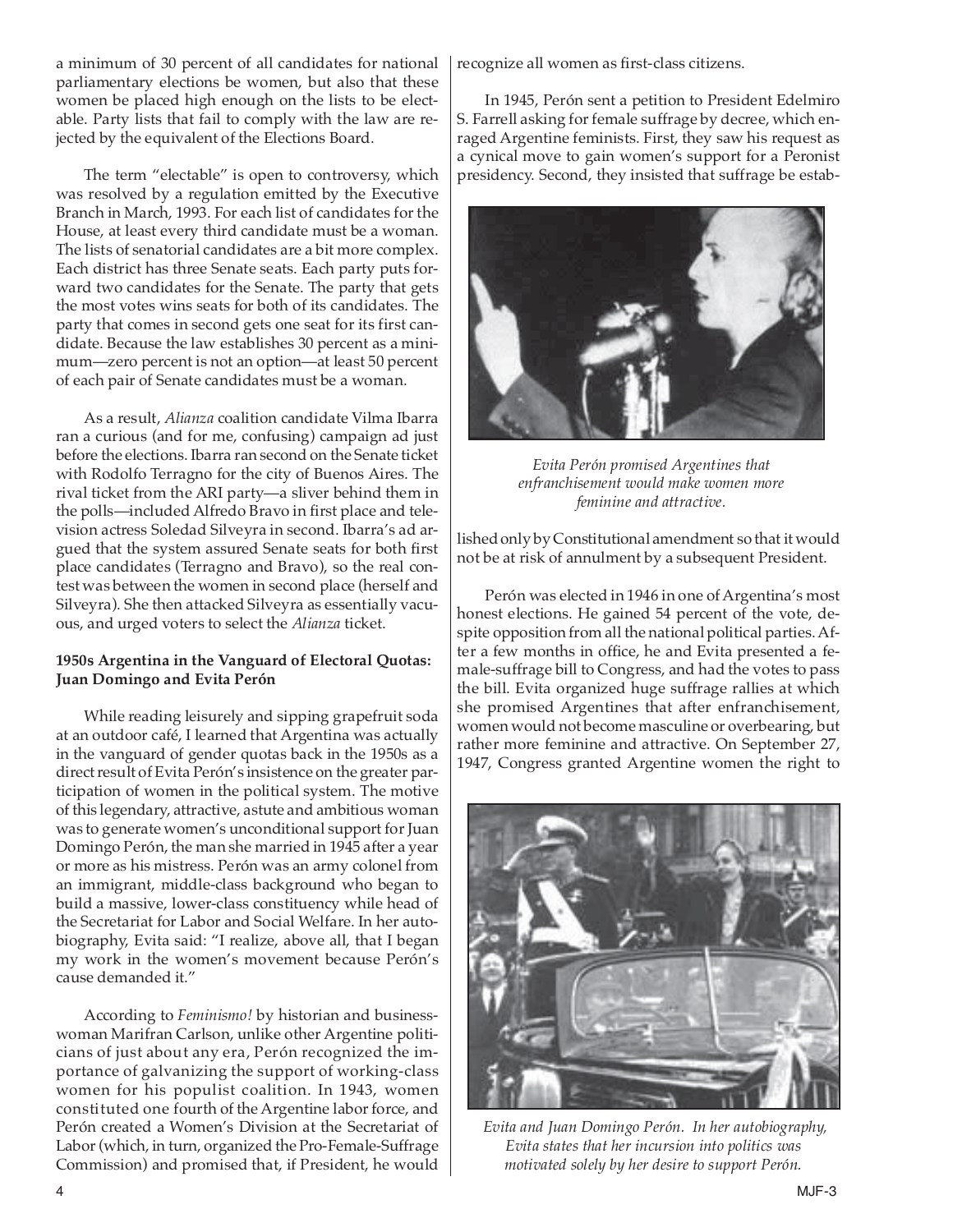vote—20 years after the small, eastern province of San Juan, 15 years after neighbors Brazil and Uruguay, and 14 years before Paraguay.

Not a single feminist leader came out to celebrate. After decades of arduous campaigning and numerous bills presented (especially by Socialist legislators), they had been rotundly rejected by the mass of working class women who, rather than join their movement, pledged their loyalty to a demagogue.

*Excerpts from a speech given by Eva Peron in Buenos Aires on May 4th, 1950 at a lunch in her honor held by the Peronist Feminist Party:*

I am grateful…to the members of the Peronist Feminist Party for this symbolic act, because it also allows us to join forces…and get to know each other better in this enterprise that we have initiated of collaborating with and supporting General Perón. And because he has as his spinal cord the working class, we want to be one of the vertebrae of that marvelous column upon which he rests and with which General Perón works so calmly….[As we recruit women to Perón's party,] we must be tolerant…we must be persuasive and take forward the doctrine, not just preach it but also practice it, with love, with a spirit of abnegation and renouncement…Let's be a powerful vertebra of that column of workers that silently but tenaciously displays daily its faithfulness and its love for General Perón.

beginning in the early 1950s the Peronist party gave women a third of party and electoral positions. As a result, in 1955, 22 percent of the Chamber of Deputies were women—among the highest in the world—a consequence of the use of quotas combined with her husband's party's electoral success. After Perón was deposed by a military coup in 1955, the number of women in Congress began a steady decline.

### **Cut to 1990: With a Bit of Foreign Influence and Unusual Feminist Unity, the Quota Bill is Passed**

Around late 1989, Friedrich Ebert Stiftung (Foundation) funded a series of meetings in Buenos Aires to stimulate discussion of quota laws in hope of spurring movement in that direction in Argentina. The Ebert Foundation is a public-interest institution funded by German governments and committed to the principles and values of social democracy.

Also around that time, the periodic Latin American *Encuentro Feminista,* or Feminist Conference, was held in Argentina. During this meeting, delegates launched networks of feminist politicians of all parties at the regional and national levels. The creation of a multi-party coalition in Argentina was timely.

In November 1989, the late Senator Margarita Malharro de Torres from the centrist Radical party in Mendoza presented the quota law, known in Spanish as *la Ley de Cupo*. A serious public debate erupted. The principal arguments against the bill echoed traditional opposition to affirmative action: that there are not enough qualified women candidates and that



Meanwhile, Evita also insisted on gender quotas, and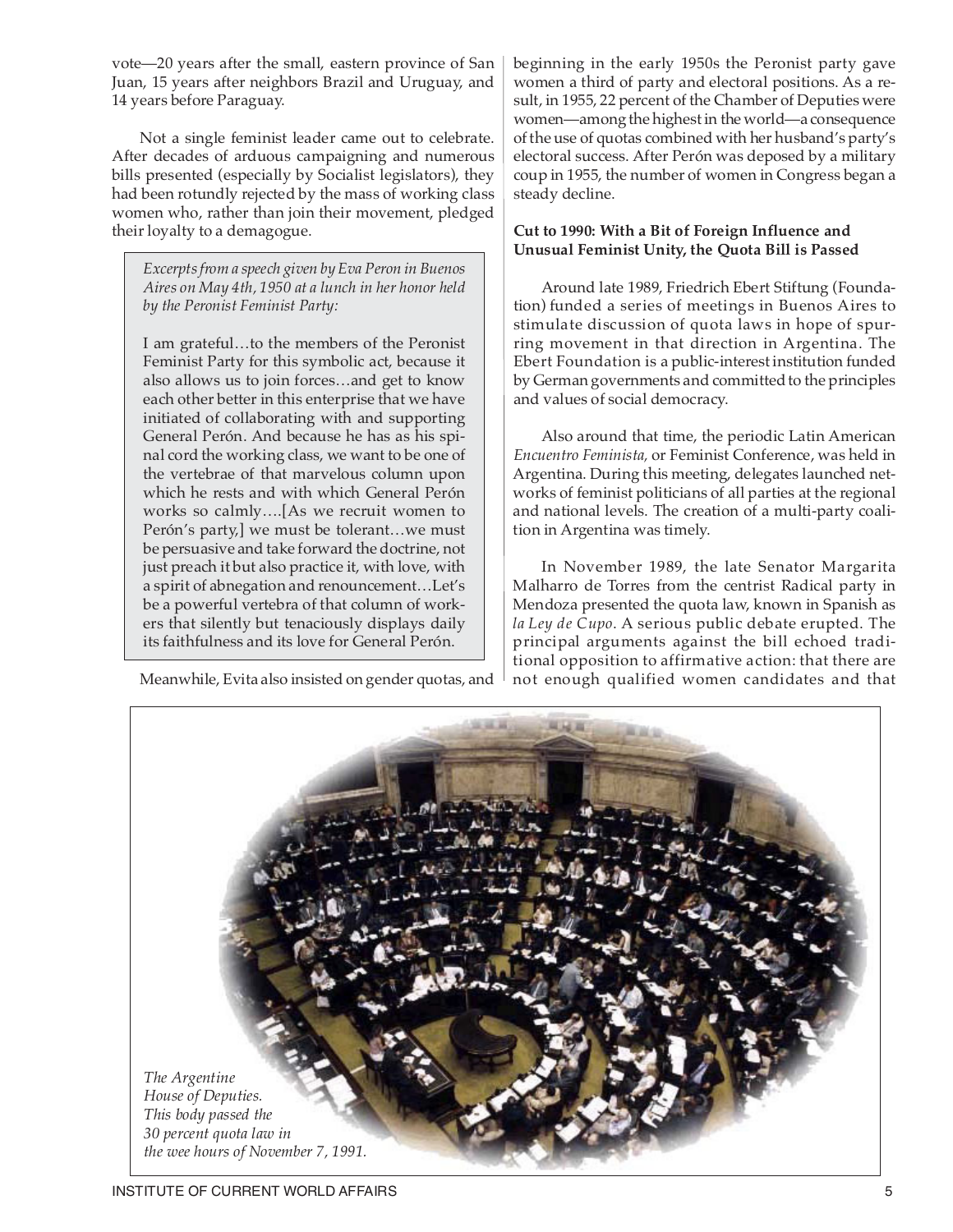quotas constitute reverse discrimination.

"We also know that those who are going to decide here are the deputies that are present, and I don't need to clarify that the immense majority are men. It is worth saying that we are at your mercy; you are the ones who are going to decide whether this grand desire of Argentine women from all political sectors will become a reality or not."

*"También sabemos que quienes van a decidir aquí son los diputados que estamos presentes, y no necesito aclarar que la inmensa mayoría son hombres. Vale decir que estamos a merced de ustedes; ustedes son los que van a decidir acerca de si esto que constituye el gran deseo de la mujer argentina de todos los sectores politicos, se hace o no realidad."*

> —Deputy Florentina Gómez Miranda (Radical) from Buenos Aires, House of Deputies Debate on law 24.012, November 6, 1991

At the same time, for the first time since the end of the most recent dictatorship in 1983, activists from a wide spectrum of parties, ideologies and non-governmental organizations overcame their deep-seated conflicts to coalesce around this bill. Using a tactic that had worked in at least one Scandinavian country, these women called upon their congressmen to claim that their rival party was about to beat them to the punch by announcing support for the bill. Working together, these feminists maintained a tireless, sustained lobby in support of this measure. Then-President Carlos Menem is also credited with mobilizing support for the bill, probably to shore up his own political power.

The legislation was approved by the Senate in 1990 and passed on to the House. The night of November 6, 1991—almost 40 years to the day after Argentine women voted for the first time—the Congress was filled with exhausted but determined feminist activists whose buddies in the Congress had gotten them passes to the gallery. The President of the House threatened more than once to suspend the debate if the women in the gallery didn't control their booing and cheering. In the wee hours of November 7, yelps of jubilation filled the chamber when the House passed the bill with 143 votes in favor, a mere seven votes opposed, and three abstentions.

#### **Whoops! What Have We Done? Many of the Guys Wake Up to Reality**

The first election in which the law applied took place in October, 1993. It was only then that many male politicians understood exactly how the quota law worked, and its zero-sum implications: for each woman included on a

list, a man is excluded. During the six months preceding the election, more than 30 lawsuits were filed to force the various parties to comply with the new rules. Many of these were spurred by the National Women's Council (*Consejo Nacional de la Mujer*), the government agency responsible for promoting public policies that ensure equal opportunities for women and men.

After the 1993 election, María Merciadri de Morini, a feisty, older candidate from Córdoba (and, in 1973, the first female Congresswoman from the Radical party), took her case all the way to the Inter-American Commission on Human Rights of the Organization of American States. Her legal recourse within Argentina had been exhausted when the Radical party placed women in the fourth and sixth positions on their party list and the Supreme Court refused to provide remedy. On March 8, 2001 (the date was selected on purpose— International Women's Day), Merciadri de Morini and Argentine government officials signed a settlement. This document recognized that in December, 2000 the government had issued a new regulation of Law 24.012 that both explained how the quota would apply to Senate elections and clarified the unconstitutional-



*The late Deolindo Bittel, right, with Eduardo Menem, a Senate Colleague.*

"Of course, I do not want to disagree with my colleagues in the party, but it would be cowardly on my part if I did not make my voice heard in favor of this law…I don't want to disagree with my colleague, Sánchez, who is looking at me as if to say, 'What's going on with you, boy?'"

*"Por supuesto, no quiero discrepar con mis compañeros de bancada, pero sería una cobardía de mi parte si no hiciera oír mi voz en apoyo de este proyecto de ley…No quiero discrepar con el compañero Sánchez, que me mira como diciendo 'Que te pasa, muchacho?'"*

*—*The late Senator Deolindo Bittel (Peronist) from the province of El Chaco, Senate Debate on law 24.012, September 20, 1990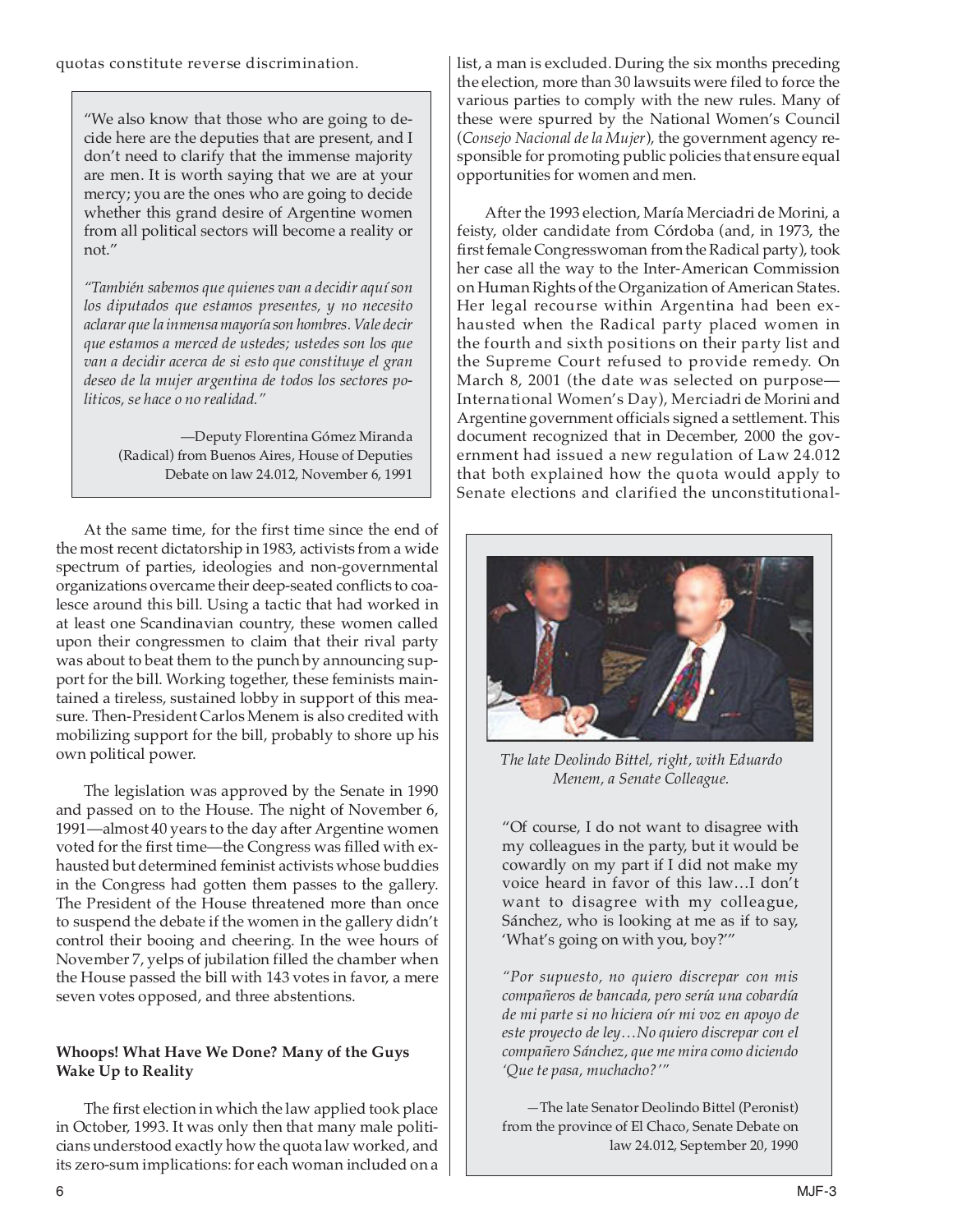ity of lists that fail to comply with the quota law.

In the case of Merciadri de Morini and in several others, Dr. Enrique V. Rocca, member of the Argentine *Cámara Nacional Electoral* (like the National Elections Board), distinguished himself as the sole vote in favor of the women in question. In his dissent, he recalled the 30 percent quotas used by the Peronist Party in the 1950s and cited current statistics for provinces across the country to demonstrate that women repeatedly comprise more than 50 percent of registered voters. He also rendered homage to prominent women politicians in Argentina and other countries of the world, among them Indira Gandhi, Golda Meir, Corazón Aquino, Margaret Thatcher and Nicaragua's Violeta Chamorro.

#### **So what? The Effect of the Quota Law on Argentine Politics**

The quota law had immediate repercussions throughout Argentine politics, and continues to do so today.

*Increased legislation promoting "women's interests."* Research has documented that women legislators are more likely than their male colleagues to represent women's interests and to support legislation that is beneficial to women. In Argentina, one of the first examples of post-*Ley de Cupo* legislation was the November, 1994 passage by the lower house of a national law to create the Responsible Procreation Program. This bill would have obliged the government to prioritize the sexual health of its citizens, including provision of free contraceptives. After passage in the post-*cupo* House, it languished in the Senate—though after the most recent election, the fate of this and a host of other legislative initiatives is likely to be more positive.

Women deputies were also key in passing the 1999 law that modified the Penal Code with regard to sexual violence, and which did not languish in the Senate. Most importantly, the new law made rape a crime against one's sexual integrity—regardless of gender—rather than a violation of a woman's *honestidad* (honor or virtue). Previously, as in many other Latin American countries, by definition a woman could not be raped by her husband, and if the rapist of an unmarried woman offered to marry her, the mere offer would get him out of a jail term. Furthermore, by definition, no prostitute could be raped, since supposedly she had no *honestidad* to be violated. In addition to eliminating these anomalies, the new law redefined as sexual assault a number of behaviors such as forced oral sex, increasing the penalty accordingly.

In fact, the law was presented (for the second time) in 1998 shortly after the public had been outraged by the case of a taxi driver who forced a woman to perform oral sex and got only eight months of jail time, prompting a fierce debate about his punishment. *Página/12,* a wellread, left-of-center daily, then published an exposé-style

"When we as Peronistas have to talk about this topic we remember, in the first place, [Eva Perón], and we render her homage. As well, when one talks about making laws to eliminate a discrimination, I have the sensation that these laws, rather than putting a discrimination to the side, are com-



*Oraldo Norvel Britos*

mitting one…A few days ago I saw on television a representative of the homosexuals who said that they had been marginalized, and, too, with every right given them by the Constitution, tomorrow they could come to this body to solicit their participation. And we are not going to be able to say no because we are setting a precedent here."

*"Cuando los Peronistas tenemos que hablar de este tema recordamos, en primer lugar, a [Eva Perón], y la homenajeamos. Así también, cuando se habla de que se hacen leyes para borrar una discriminación, me da la sensación de que esas leyes, en lugar de dejar a un lado una discriminación, la cometen…Hace pocos días vi por television a un representante de los homosexuales que decía que habían sido marginados, y también, con todo el derecho que les da la Constitución, podrían mañana dirigirse a este cuerpo para solicitar su participación. Y nosotros no nos vamos a poder negar porque estamos dejando aquí un antecedente."*

> *—*Senator Oraldo Norvel Britos, Peronista from the province of San Luis, Senate Debate on law 24.012, September 20, 1990

spread, accusing the Senate of being *machista* for holding up the bill. As well, then-Radical congresswoman Elisa "Hurricane" Carrió (see MJF-1, page 6) called the head of the Senate to declare that she and her female colleagues in the House, together with the leaders of the feminist movement, would sit-in at the Senate with hundreds of women and raise hell until the bill passed. Her threat was likely an empty one, but it worked. The bill passed in May 1999.

*The Argentine constitution is transformed into a tool protecting women from all forms of discrimination.* One of the most powerful examples of the ripple effect of this law is the rewriting of the Argentine constitution in 1994, spurred by then-President Menem's thirst for a second term (which he, indeed, pulled off—previously terms were five years with no re-election). As per the quota law, 80 (26 percent) of the 305 members of the Constituent Assembly were women. As a result of their participation, the new constitution includes the entire Convention on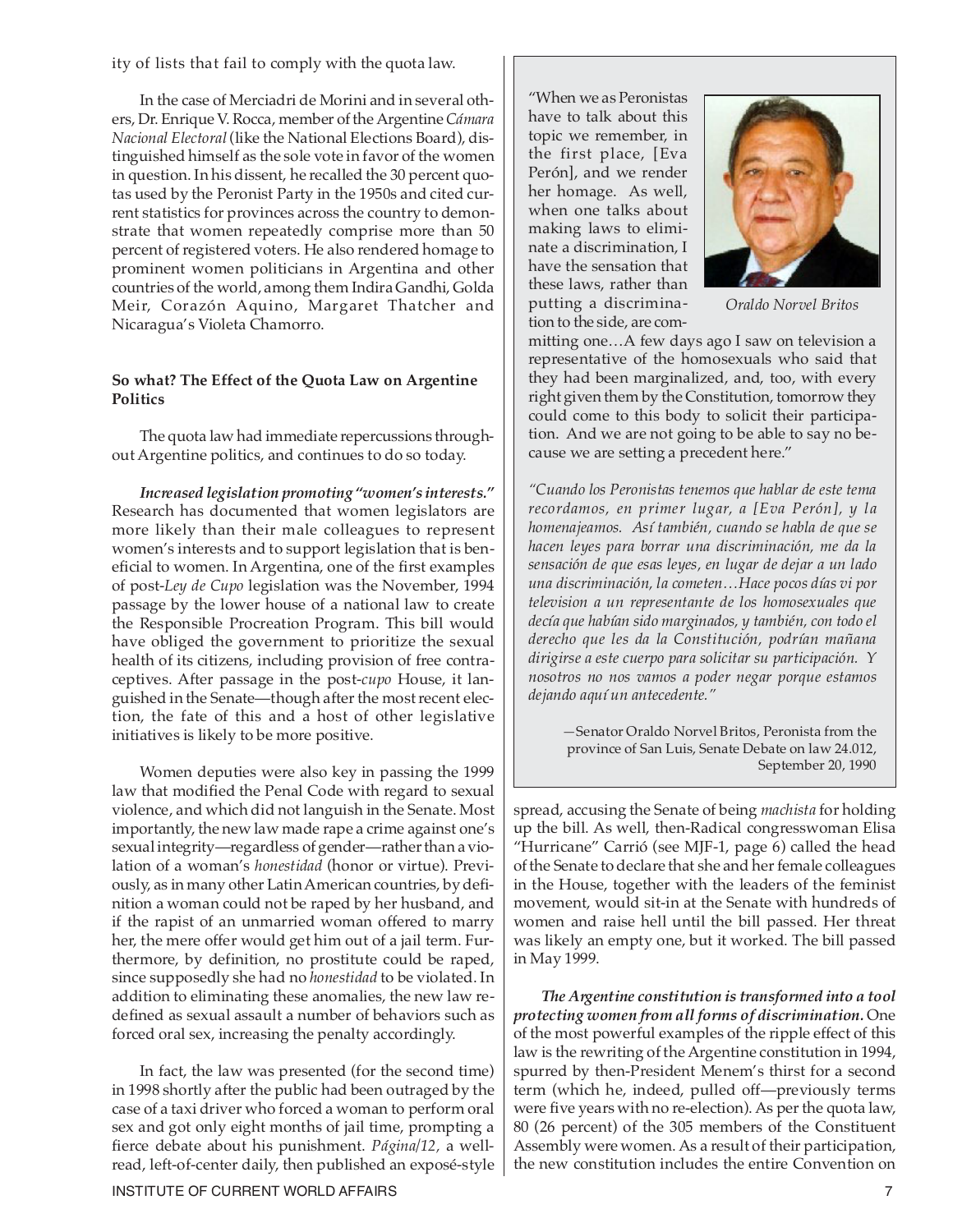the Elimination of All Forms of Discrimination Against Women (CEDAW). Adopted in 1979 by the UN General Assembly, CEDAW defines what constitutes discrimination against women and sets up an agenda for national action to end such discrimination. It has yet to be ratified by the U.S. Congress.

The new constitution requires the state to legislate and promote affirmative steps to guarantee equality of opportunities for and treatment of women—which also establishes constitutionally that affirmative action for women is not discriminatory. (This development helped shore up a class-action suit against the city of Buenos Aires that resulted in an increase to 50 percent in the number of spots open to women at a night-school training program for physical-education professionals.) Finally, the new constitution establishes the state's responsibility to guarantee the real equal opportunity of women to reach elected and party positions and determines that future measures may not be inferior to those in place at the time of the new constitution*, i.e.* the 30 percent federal quota law described above.

Feminists cite yet another ripple effect of the constitutional process: the generation of a public debate on the question of a woman's right to terminate a pregnancy, even though this right was not incorporated into the new constitution. In a country where abortion is so taboo it is essentially off the table, many activists consider this debate a major leap forward in moving people to think more critically about this thorny issue.

*Gender quotas in the provincial legislatures.* Unlike

the 50 United States, the Argentine provinces use a variety of systems to elect their provincial legislators. Presently, 22 of the 23 provinces have some sort of quota law similar to the national law (though some provincial quotas preceded the national one) and one quarter of provincial legislators are women. Across the country, the results have been uneven, mostly because of two factors. Keeping in mind that women are usually placed in every third spot on the party lists (and not above), if the system allows for party sub-lists, the number of seats won per list can be tiny, which works against women. Also, if the geographical district in question is small, the number of seats up for grabs is likely to be small, which, again, works against women.

In late 2000, the provinces

of Santiago del Estero and Córdoba adopted electoral quotas of 50 percent. Unlike the national law, many provincial laws say that "neither of the two sexes may exceed 66 percent of the positions in question"—guaranteeing that no list be comprised entirely of women. As at the national level, many of the female candidates are the sisters, daughters, wives or lovers of important male politicians. Others are elected entirely on their merits. Marta Cardoso, a Peronist from the vast, central province of La Pampa, was "just" a teacher when first elected to the provincial legislature. Today she is La Pampa's well-respected Minister of Social Welfare.

*Quotas in the labor movement—well, not quite yet.* Over the last couple of months, the Labor Committee of the House has been studying a bill that would apply a quota law to the myriad organizations that make up the Argentine labor movement. Throughout their history and today, union leadership here has been altogether maledominated, despite the growing numbers of women in the rank and file. (One highly visible exception is the national teacher's union, the CTERA, headed by Marta Maffei.) This bill would require that all union committees that negotiate collective bargaining agreements include the same percentage of women as female workers in that sector (unionized or not). It would also require that electable candidates for leadership positions include 30 percent women, or that the quota correspond to the percentage of female workers in that sector, if less than 30.

I asked Patricia Arnalda and Rolando Julián Bompadre, two sharp, committed, young aides to the President of the Labor Committee, about the nature of



*Congressional aides Patricia Arnalda and Rolando Julián Bompadre (right) and a coworker, Bernardo, in front of the National Congress. Patricia and Rolando filled me in on a bill that would apply gender quotas to the entire labor movement—someday.*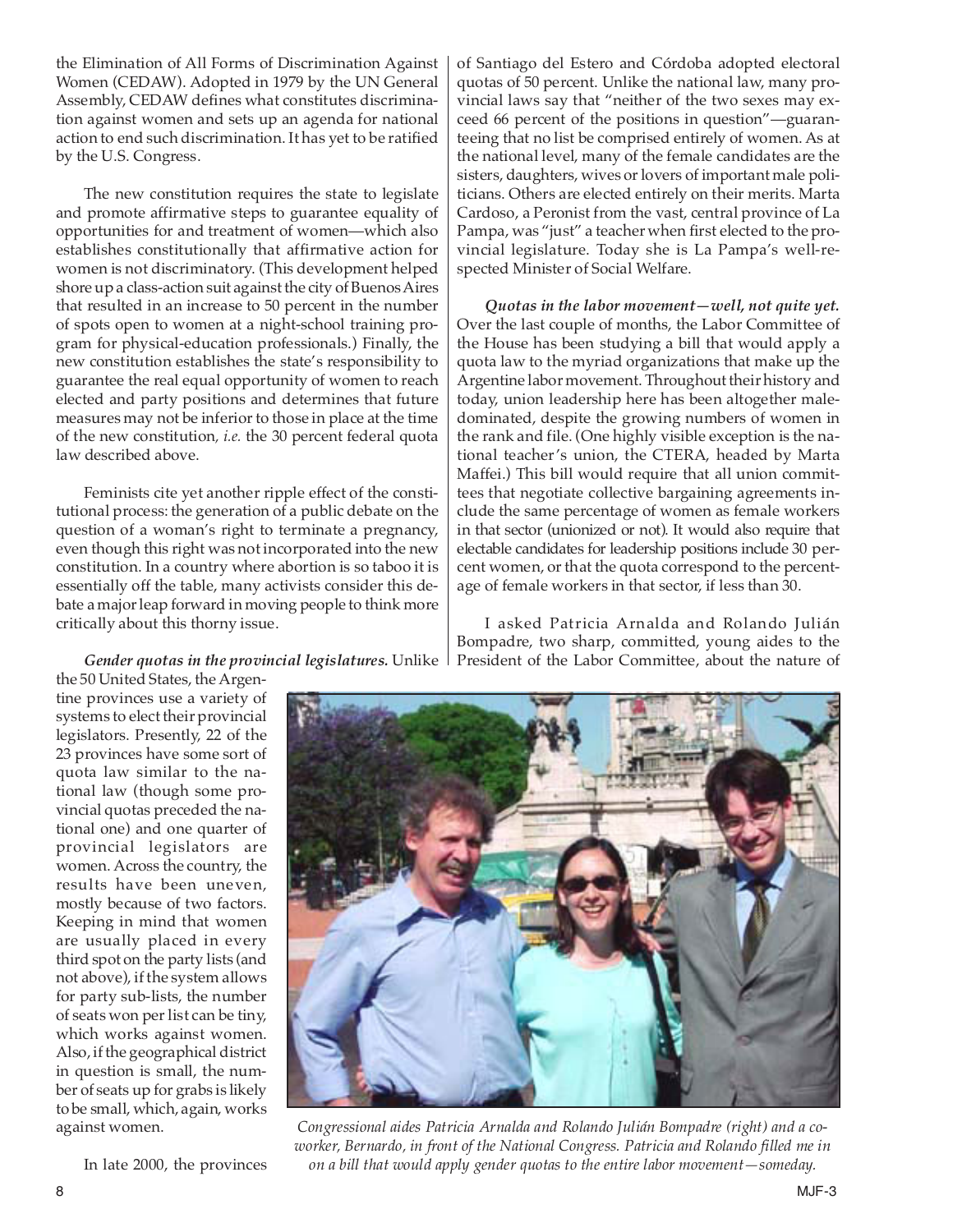the debate around this bill. These two lawyers, migrants from the province of La Pampa, looked at each other and laughed, but sadly. "Debate? What debate?," said Patricia. "We sent this bill to the three main labor confederations for their comments, and the two CGTs refused to respond—the *Confederaciones Generales de Trabajo*, the Peronist groups. Only the CTA replied, the *Central de los Trabajadores Argentinos*, which is more progressive." (The CTA was created in 1992 by a group of union leaders that wanted to create a non-partisan federation that would oppose Menem's structural adjustment policies.)

"We can't even get the committee members to sign off on this bill," Rolando continued, clearly as committed as Patricia to this legislation. "Just like the CTA, above the table, they say they support it, but under the table they do not. They are suddenly unavailable when we bring it around for their signature, or claim that they can't move forward without an opinion from the confederations, even though they've had plenty of opportunity to opine. This bill will not make it through the Congress this year."

*A court ruling requires the Buenos Aires Bar Association to adopt quotas—definitively.* In addition, based



*Picking up Camilo at pre-school is always an opportunity for a quick political discussion.*

on the 1991 law, federal judge Ernesto Martinelli recently ordered the *Colegio Público de Abogados* (Public College of Lawyers) of the city of Buenos Aires to adopt a 30 percent quota for women in their internal elections. One of the elated plaintiffs was quoted as having felt like "swimmers in the desert. We didn't even have the support of the women lawyers, except for a few such as Alicia Oliveira, the ombudsman for the City of Buenos Aires." Another said that since presenting the case, both male and female lawyers no longer greet her when they see her. The head of the College admitted that Judge Martinelli convinced him to refrain from appealing because their case has no merit. In his ruling, Martinelli made reference to the incorporation of CEDAW into the 1994 constitution to justify his decision.

#### **The Consequences of This Provocative Affirmative Action Policy Are Totally Ignored: Why?**

On October 14, 2001, 25 of 72 national senators elected were women. As per the law, in all provinces but one, one of the three senate seats was won by a woman. In the province of San Juan (where women won the vote 20 years before it was instituted nationally), both the sec-

> ond majority seat *and* the minority seat were won by women, pushing the percentage of women in the Senate up to 35 percent—five points over the quota established by law. I still can't get over the virtual silence on this radical change. What explains this hush?

> *Near-total ignorance of the law.* Over the last couple of months, I have been asking just about everyone I can if they are aware of the *Ley de Cupo*, and, if so, what they think about it.

> To my surprise, most people have only a vague notion of the law, at best. Each afternoon, my partner Alan or I stand on the broken sidewalk outside Camilo's pre-school as the teacher's assistant on duty at the huge, ornate colonial doors scans the group of arriving parents and calls out the names of our kids. One afternoon, as I chatted with the mother of María Laura, one of Camilo's classmates, I asked if she was aware of the quota law. "Oh yeah," she said, squinting at the jacaranda tree just down the way. "There is something having to do with the number of women in government positions, I think appointed positions."

"Well, almost," I thought.

I brought up the topic one day in the middle of a swim at my pool downtown. When I came up for air, I realized that the svelte young woman in the red bathing suit resting at the end of the lane was engaged in an intense discussion on whom to vote for in the upcoming elections with two female instructors standing in the humid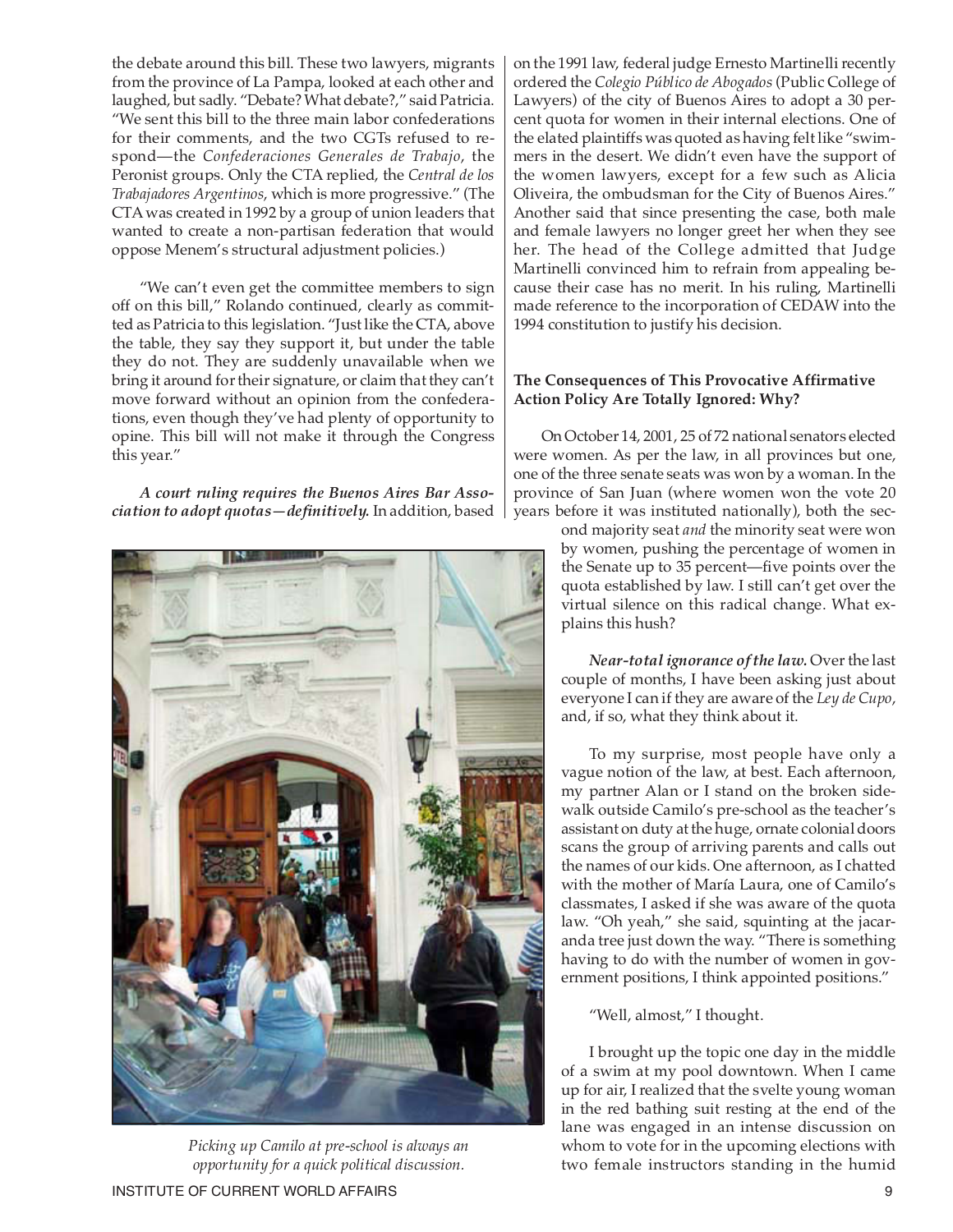poolside air. After another two or three laps, I asked my fellow swimmer if they had indeed been talking about the elections and if she knew anything about the quota law. "No, I know there's something, but not really."

"Not even what the percentage is?," I asked.

"Oh yeah, I think it's 30 percent."

"Hmmm," I replied, then smiled and introduced myself.

One day I asked a well-dressed, male real estate agent who replied, "Yes, there is a quota. Little by little women have been gaining a space for themselves," but he quickly changed the subject.

I posed the same question to a woman in her midtwenties who blurted out, "Ay, don't ask me. I'm a biologist! I have no idea. You should ask a lawyer."

*Blackout in the press.* Meanwhile, since the day we arrived, I have anxiously scanned the press for mention of the quota law. After weeks of scanning hundreds if not thousands of newspaper articles, I have seen a total of four that refer to the law. One mentioned a male member of the electoral list for the House of the *Socialismo Auténtico* party—comprising 50 percent women—who appeared in public dressed as a woman. Another was an article entitled "The Senate Will Never Be the Same." Of a 21-paragraph story, three short paragraphs describe women as the main protagonists of the upcoming Senate, who "plan to bring something more than a bit of perfume."

Alan and I watch at least one political commentary show on TV each weeknight and buy a handful of magazines with political analysis each week. How many mentions of the quota law there? Zero. None.

I've asked a couple of dozen people to opine about this lack of commentary just when 25 women were elected to the Senate, an indisputably historic change. In many instances, people literally threw up their hands, scrunched up their mouths and noses and lifted their shoulders. Many people, including political scientists and lawyers who do anti-discrimination work, replied candidly, "That is an excellent question. I don't know."

One lawyer said, "Hell, here we don't debate anything."

"That is simply not true!," I countered.

He agreed.

Carlos, the manager of our apartment building, is extremely well-read and full of opinions. He thinks that the election of so many women law-makers is a non-event

because male politicians are not threatened by their female counterparts. He believes they think, "They won't get anywhere anyway, so who cares? Let them in." His answer makes sense, in part. Women representatives tend to be excluded from the more important committees, leadership positions and behind-the-scenes deal-making. On the other hand, every woman who is elected displaces a male who could have been a congressman.

# **Argentina in the Vanguard, But Not Alone**

Argentina is in the vanguard of this type of gender affirmative action, but is by no means alone. At least one of the major political parties now uses a quota rule in countries as diverse as France, Israel, Mexico, Nicaragua, Paraguay, South Africa, Spain and Sweden. Since 1998, several countries including Bolivia, Brazil, Ecuador, Italy, Pakistanand Peru have implemented gender quota laws that are national laws rather than internal party rules. However, these laws have not always had the desired effect. In Brazil, the percentage of women in the Congress actually dropped from seven to six after the implementation of a quota law that failed to require that female candidates appear in electable positions.

A few individuals have tried to argue that Argentina is used to women in positions of power and that in some ways, the outcome of the recent election is "natural." However, more than double that number of people have made clear to me that, "No, no, no. This is *not* natural in Argentina. We are still fundamentally a *machista* society, despite the gains made by women."

An explanation offered by my Argentine father-inlaw, Zeke, is one of the most intriguing. "The media makes public opinion," he says. "Powerful, *machista* men control the media. They would rather downplay a development that they do not support. By not covering it, they deny it importance."

## **Eclipsed by Blank Votes and Write-ins: the Dominant Story and Real Victor of These Elections**

The taxi driver that picked me up one day in a pouring rain subtly echoed Zeke's analysis. "They'd rather write about the tremendous *voto en blanco,*" the avalanche of blank votes that distinguished this election from any other in recent history. Before and after the elections, day after day in all the newspapers, reporting on this phenomenon filled page after page.

Leading up to the elections, blank votes and writeins led the polls in an eye-opening number of important races. Those women at my pool discussing the elections embodied the voice of the angry voter: all politicians are liars and thieves, we're pissed and we're not going to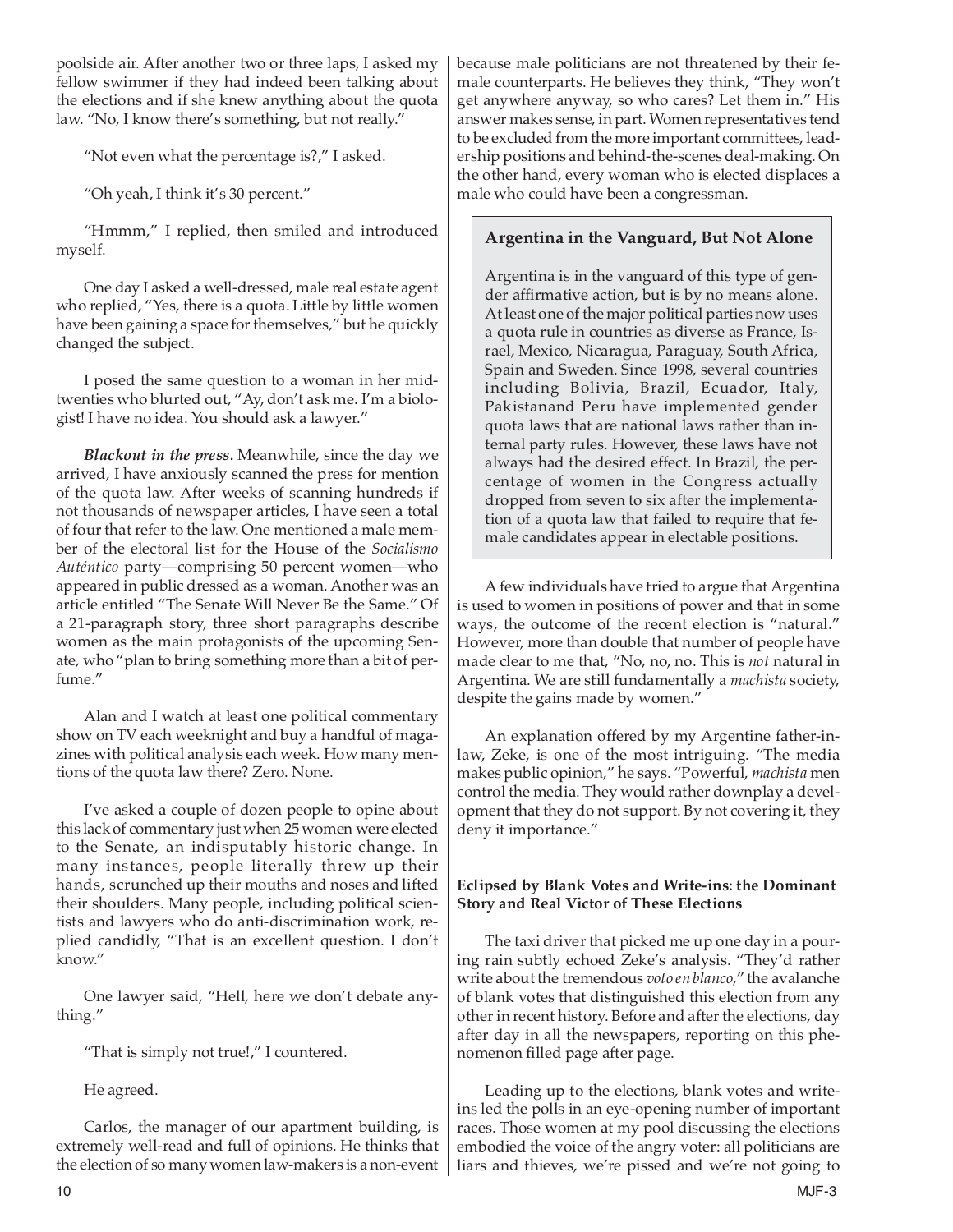vote for anyone. One of the swim instructors told me later that she picked up a couple of lists, ripped them in half and stuffed them inside her envelope. Politicians—and all who work in politics—in Argentina are absolutely *desprestigiados,* which means disparaged and discredited.

Rolando, the congressional aide, told me, "One weekend back when Congress was open seven days a week, I was called into work on a Sunday. I got all dressed up in suit and hailed a taxi near home. When I heard what the driver had to say about politicians, I had him drop me off three blocks away. I told him I was meeting a friend and had to go to a wedding." Both he and his colleague Patricia get so barraged with vicious criticism from taxi drivers that they now routinely have them drop them off a few blocks from the Congress.

Is it just corruption that make people so furious? "Corruption and privilege," said Patricia. "And given the crisis," she added, "to have a decent job that includes vacation and benefits is considered a privilege."

In addition to blank votes, write-ins got serious attention, and rightly so. Because Argentines vote by putting a list in an envelope, a record number of home-made ballots were generated and marketed, some written by hand but even more printed in bulk with fancy photos and slogans. There were even internet campaigns exhorting young people to print-out pre-fab ballots and writein all kinds of characters, including Clemente, a striped, comic-strip duck: since he has no hands, he might no steal.

Argentines adore black humor of the darkest ilk, which explains why a number of voters also selected Osama bin Laden—in jest. I was surprised and offended when I first got wind of this ballot, until I heard a sick but true bin Laden story.

Several weeks ago, an airplane skidded off the runway at the Aeroparque airport along the river. No one was hurt. One passenger interviewed on television was asked if he was frightened. "No, not really, but on my way out of the plane, I asked the pilot, 'Hey, who trained you anyway? Bin Laden?'" I confess that I laughed harder than I have in a long time. Only in Argentina.

I told a group of Argentines that if those planes had crashed into two Buenos Aires skyscrapers instead of the Twin Towers, no one would be making such a joke. They insisted that the contrary is true, and, actually, I think they're right.

A number of Argentines I spoke with were genuinely anguished about how to vote. Guadalupe, the woman in the red bathing suit in the pool that day, was tempted to submit an empty envelope, but felt that it is her civic duty



*(Above) Argentines campaigned for Clemente. As he has no hands, he might not steal. (Top right) In a more angry vein, the top most ballot on this pile says* Hijos de Puta, *sons-of-bitches. (Bottom right) Argentines adore black humor. Hence the ballots for bin Laden.*



Photo by Ana D'angelo



Photo by Jorge Larrosa